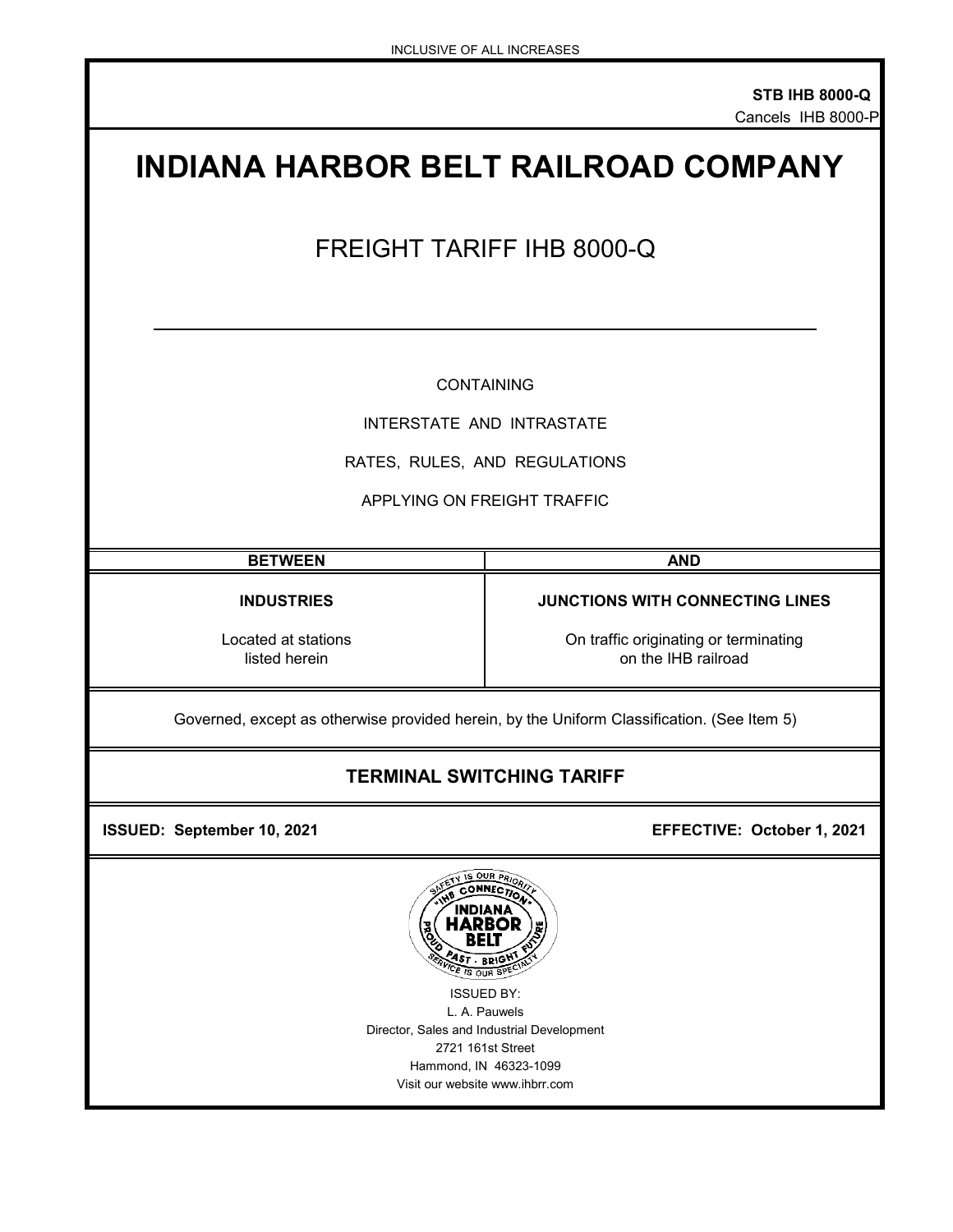| <b>TABLE OF CONTENTS</b>                                                                  |                    |            |                |
|-------------------------------------------------------------------------------------------|--------------------|------------|----------------|
| <b>SUBJECT</b>                                                                            |                    |            | <b>PAGE</b>    |
| ABBREVIATIONS, EXPLANATION OF                                                             |                    |            | $\overline{7}$ |
| ALTERNATION - CARLOAD RATES AND VARYING MINIMUM WEIGHTS                                   | 70                 | 4          |                |
| CAPACITIES AND DIMENSIONS OF CARS                                                         |                    | 45         | 4              |
| CHICAGO SWITCHING DISTRICT, DEFINITION OF                                                 |                    | 120        | 5              |
| <b>CONSECUTIVE NUMBERS</b>                                                                |                    | 40         | 4              |
| DEMURRAGE RULES AND CHARGES                                                               |                    | 110        | 5              |
| <b>EMPTY CARS, HANDLING OF</b>                                                            |                    | 130        | 5              |
| EXPLOSIVES, DANGEROUS ARTICLES                                                            |                    | 15         | 4              |
| GOVERNING CLASSIFICATION, DESCRIPTION OF                                                  |                    | 5          | 4              |
| INTRASTATE APPLICATION, ILLINOIS AND INDIANA                                              |                    | 160        | 5              |
| LIST OF CONNECTING LINES AT JUNCTIONS IN THE CHICAGO SWITCHING DISTRICT                   |                    |            | 3              |
| LIST OF INDUSTRIES LOCATED WITHIN THE CHICAGO SWITCHING DISTRICT & USE OF PRIVATE SIDINGS |                    | 140        | 5              |
| METHOD OF CANCELING ITEMS                                                                 |                    | 75         | 5              |
| NATIONAL SERVICE ORDER TARIFF                                                             |                    | 60         | 4              |
| NON APPLICATION OF TRANSIT                                                                |                    | 170        | 5              |
| NON APPLICATION OF UFC RULE 24                                                            |                    | 155        | 5              |
| <b>PAYMENT OF CHARGES</b>                                                                 |                    | 135        | 5              |
| PRIVATE CARS, DEFINITION OF                                                               |                    | 125        | 5              |
| RATES AND CHARGES                                                                         |                    | 200 to 290 | 6              |
| REFERENCE MARKS, EXPLANATION OF                                                           |                    | -------    | $\overline{7}$ |
| REFERENCE TO TARIFFS, ITEMS, NOTES, RULES ETC.                                            |                    | 20         | 4              |
| REGULATION AND DEREGULATION RATE INFORMATION                                              |                    | 165        | 5              |
| REISSUED MATTER IN SUPPLEMENTS, METHOD OF DENOTING                                        |                    | 100        | 5              |
| SHIPMENTS REQUIRING TWO OR MORE CARS                                                      | 150                | 5          |                |
| STATION LISTS AND CONDITIONS                                                              |                    | 10         | 4              |
| STATIONS FROM, TO AND AT WHICH RATES APPLY                                                |                    | 2          |                |
| STRAIGHT OR MIXED CARLOADS                                                                | 105                | 5          |                |
| TERMINAL OR TRANSIT PRIVILEGES OR SERVICES                                                |                    |            | 4              |
| TRANSFER BETWEEN CONNECTING CARRIERS                                                      |                    |            | 4              |
| ALPHABETICAL LIST OF STATIONS FROM AND TO WHICH RATES APPLY                               |                    |            |                |
| Alsip, IL                                                                                 | Grasselli, IN      |            |                |
|                                                                                           |                    |            |                |
| Argo, IL                                                                                  | Hammond, IN        |            |                |
| Bellwood, IL                                                                              | Indiana Harbor, IN |            |                |
| Blue Island, IL                                                                           | Kensington, IL     |            |                |
| Bridgeview, IL                                                                            | La Grange, IL      |            |                |
| Broadview, IL                                                                             | Mc Cook, IL        |            |                |
| Burnham, IL                                                                               | Melrose Park, IL   |            |                |
| Burns Harbor, IN                                                                          | Norpaul, IL        |            |                |
|                                                                                           |                    |            |                |
| Calumet City, IL                                                                          | North Hammond, IN  |            |                |
| Chicago, Ridge, IL                                                                        | Osborn, IN         |            |                |
| Dolton, IL<br>Portage, IN                                                                 |                    |            |                |
| East Chicago, IN<br>Riverdale, IL                                                         |                    |            |                |
| Franklin Park, IL                                                                         | Roby, IN           |            |                |
| Gary, IN                                                                                  | South Chicago, IL  |            |                |
| Gibson, IN                                                                                | Whiting, IN        |            |                |
|                                                                                           |                    |            |                |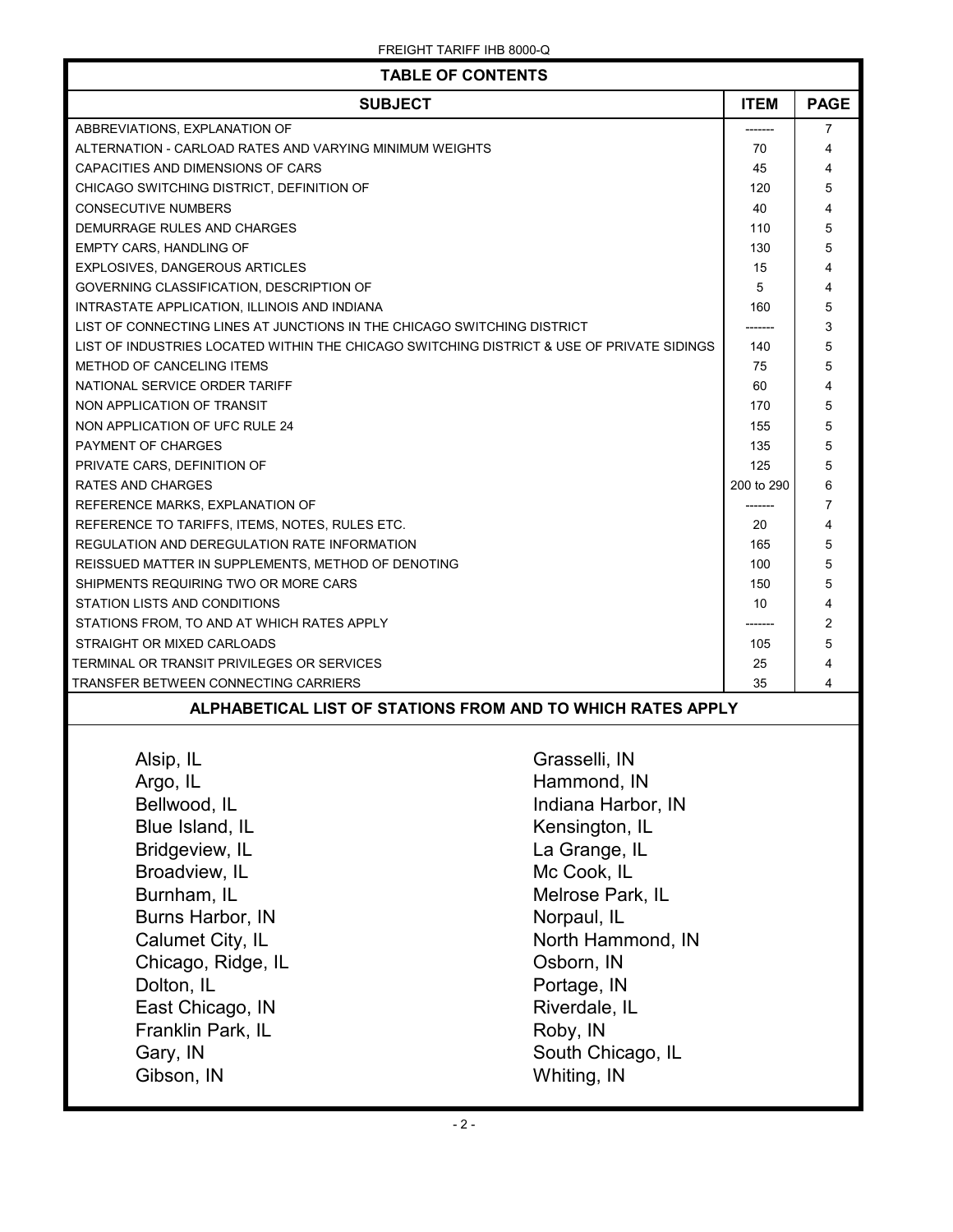|                   |                                                                   | LIST OF CONNECTING LINES AND JUNCTION POINTS                                                      |
|-------------------|-------------------------------------------------------------------|---------------------------------------------------------------------------------------------------|
|                   | RAILROAD (see Note below)                                         | <b>JUNCTION (Alternate Name)</b>                                                                  |
| <b>BNSF</b>       | <b>BNSF Railway Company</b>                                       | Blue Island, IL                                                                                   |
|                   |                                                                   | Gibson, IN                                                                                        |
|                   |                                                                   | La Grange (Congress Park), IL                                                                     |
|                   |                                                                   | McCook, IL                                                                                        |
| <b>BOCT</b>       | Baltimore & Ohio Chicago Terminal                                 | Blue Island, IL                                                                                   |
| <b>BRC</b>        | Belt Railway Company of Chicago                                   | Argo, IL                                                                                          |
| <b>CFE</b>        | Chicago, Fort Wayne and Eastern                                   | Blue Island, IL                                                                                   |
| <b>CIC</b>        | Cedar Rapids and Iowa City                                        | Argo, IL (via BRC)                                                                                |
| <b>CLCY</b>       | <b>Chessie Logistics Company</b>                                  | Thompson, IL                                                                                      |
| <b>CN</b>         | Canadian National Railway                                         | Blue Island, IL                                                                                   |
|                   |                                                                   | Broadview, IL                                                                                     |
|                   |                                                                   | Gibson, IN                                                                                        |
|                   |                                                                   | Indiana Harbor, IN                                                                                |
|                   |                                                                   | Riverdale (Highlawn), IL                                                                          |
|                   |                                                                   | Norpaul (Schiller Park), IL                                                                       |
| <b>CPRS</b>       | Canadian Pacific Railway                                          | Blue Island, IL                                                                                   |
|                   |                                                                   | Gibson, IN                                                                                        |
|                   |                                                                   | Norpaul (Bensenville), IL                                                                         |
| <b>CRL</b>        | Chicago Rail Link                                                 | Blue Island, IL                                                                                   |
| <b>CSS</b>        | Chicago SouthShore & South Bend                                   | Burnham, IL                                                                                       |
| <b>CSXT</b>       | <b>CSX Transportation</b>                                         | Blue Island, IL                                                                                   |
|                   |                                                                   | East Chicago (Indiana Harbor), IN                                                                 |
|                   |                                                                   | Gibson, IN                                                                                        |
| <b>ERRT</b>       | East Chicago Rail Terminal                                        | East Chicago, IN                                                                                  |
| <b>GLTR</b>       | <b>Great Lakes Terminal Railroad</b>                              | Chicago, IL                                                                                       |
| <b>GRW</b>        | Gary Railway                                                      | Indiana Harbor, IN                                                                                |
| <b>IAIS</b>       | Iowa Interstate Railroad                                          | Blue Island, IL                                                                                   |
| <b>INRD</b>       | Indiana Railroad                                                  | Argo, IL (via BRC)                                                                                |
| <b>NS</b>         | Norfolk Southern Railway                                          | Blue Island, IL                                                                                   |
|                   |                                                                   | Burnham (Calumet Yard), IL                                                                        |
|                   |                                                                   | Burns Harbor, IN (Restricted interchange)                                                         |
|                   |                                                                   | Gibson, IN                                                                                        |
|                   |                                                                   | Indiana Harbor, IN                                                                                |
|                   |                                                                   | Osborn, IN                                                                                        |
| <b>SCIH</b><br>UP | South Chicago and Indiana Harbor<br><b>Union Pacific Railroad</b> | Argo, IL (via BRC)                                                                                |
|                   |                                                                   | Argo, IL<br>Blue Island (Dolton), IL                                                              |
|                   |                                                                   | Norpaul (Proviso), IL                                                                             |
| <b>WSOR</b>       | Wisconsin & Southern Railroad                                     | Argo, IL (via BRC)                                                                                |
|                   |                                                                   |                                                                                                   |
|                   |                                                                   | NOTE: In connection with some carriers, multiple junctions exist for the purpose of interchanging |
|                   |                                                                   | different Origin/Destination traffic as dictated by operating agreements between the IHB and that |
|                   | carrier, those routings are subject to change.                    |                                                                                                   |

 When junctions are used for rate making purposes in this tariff, and multiple junctions for a carrier exist, the junction to apply is the junction of actual route of movement.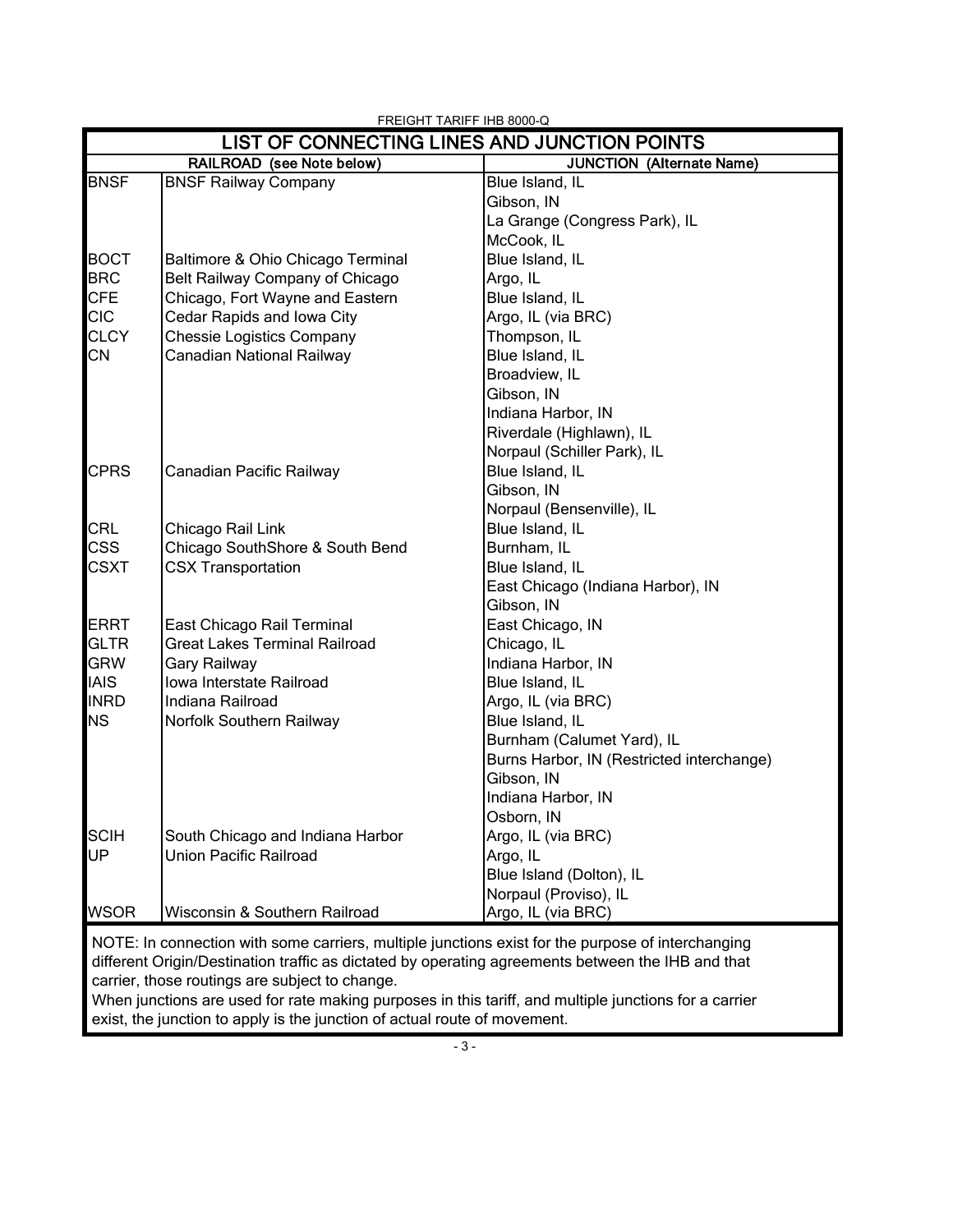| RULES AND OTHER GOVERNING PROVISIONS                                                      |                                                                    |                                                                                                                                                                                                                                                                                                                                                                                                                                                                                                                                                                                                                                                                                                                                                                                                                                                                                              |  |
|-------------------------------------------------------------------------------------------|--------------------------------------------------------------------|----------------------------------------------------------------------------------------------------------------------------------------------------------------------------------------------------------------------------------------------------------------------------------------------------------------------------------------------------------------------------------------------------------------------------------------------------------------------------------------------------------------------------------------------------------------------------------------------------------------------------------------------------------------------------------------------------------------------------------------------------------------------------------------------------------------------------------------------------------------------------------------------|--|
| <b>GENERAL RULES AND REGULATIONS</b>                                                      |                                                                    |                                                                                                                                                                                                                                                                                                                                                                                                                                                                                                                                                                                                                                                                                                                                                                                                                                                                                              |  |
| <b>ITEM</b>                                                                               | <b>SUBJECT</b>                                                     | <b>APPLICATION</b>                                                                                                                                                                                                                                                                                                                                                                                                                                                                                                                                                                                                                                                                                                                                                                                                                                                                           |  |
| 5                                                                                         | <b>DESCRIPTION OF</b><br><b>GOVERNING</b><br><b>CLASSIFICATION</b> | The term "Uniform Classification" or "UFC" when used in tariff means Tariff UFC 6000-Series,<br>National Railroad Freight Committee, Agent.                                                                                                                                                                                                                                                                                                                                                                                                                                                                                                                                                                                                                                                                                                                                                  |  |
| 10                                                                                        | <b>STATION LISTS</b><br>AND CONDITIONS                             | This tariff is governed by Tariff OPSL 6000-Series, Station List Publishing Company, Agent, to the<br>extent shown below:<br>PREPAY REQUIREMENTS AND STATIONS CONDITIONS<br>(A) For additions and abandonment of stations, and except as otherwise shown herein, for prepay<br>requirements, changes in names of stations, restrictions as to acceptance or delivery of freight<br>and changes in station facilities.<br>When a station is abandoned as of a date specified in the above named tariff, the rates from and<br>to such station as published in this tariff are inapplicable on and after that date.<br><b>GEOGRAPHICAL LIST OF STATIONS</b><br>(B) For geographical locations of stations referred to in this tariff by station numbers.<br><b>STATION NUMBERS</b><br>(C) For the identification of stations when stations are shown or referred to by numbers in this tariff. |  |
| 15                                                                                        | EXPLOSIVES,<br><b>DANGEROUS</b><br><b>ARTICLES</b>                 | For rules and regulations governing the transportation of explosives and other dangerous articles,<br>specifications for shipping containers, and restrictions governing the acceptance and transportation<br>of explosives and other dangerous articles, see Tariff BOE 6000-Series, AAR, Bureau of Explosives.                                                                                                                                                                                                                                                                                                                                                                                                                                                                                                                                                                             |  |
| 20                                                                                        | REFERENCE TO<br>TARIFFS, ITEMS,<br>NOTES, RULES, ETC.              | Where reference is made in this tariff to tariffs, items, notes, rules, etc., such references are<br>continuous and include supplements to and successive issues of such tariffs and reissues of<br>such items, notes, rules, etc.                                                                                                                                                                                                                                                                                                                                                                                                                                                                                                                                                                                                                                                           |  |
| 25                                                                                        | <b>TERMINAL</b><br>PRIVILEGES OR<br><b>SERVICES</b>                | Shipments made under the rates contained in this tariff are not entitled to terminal services and<br>privileges, and are subject to the charges, allowances, rules and regulations legally applicable<br>therein, as provided in separately published, lawfully filed tariffs.<br><b>EXCEPTIONS</b><br>(1) When provisions of this tariff specifically cover any such charge, allowance, rule or<br>regulations, corresponding or conflicting provisions in such separate tariffs will not apply.<br>(2) Charges named herein accrue solely to the IHB Railroad. Charges of terminal switch carriers<br>at origin or destination are in addition to the rates and charges named herein.                                                                                                                                                                                                      |  |
| 35                                                                                        | TRANSFER BETWEEN<br>CONNECTING<br><b>CARRIERS</b>                  | The rates published herein do not include charges for switching, drayage or other transfer<br>services at intermediate interchange points.                                                                                                                                                                                                                                                                                                                                                                                                                                                                                                                                                                                                                                                                                                                                                   |  |
| 40                                                                                        | CONSECUTIVE<br><b>NUMBERS</b>                                      | Where consecutive numbers are represented in this tariff by the first and last numbers connected<br>by the word "to" or hyphen they will be understood to include both of the numbers shown.<br>If the first number only bears a reference mark, such reference mark also applies to the last<br>number shown and to all numbers between the first and last numbers.                                                                                                                                                                                                                                                                                                                                                                                                                                                                                                                         |  |
| 45                                                                                        | <b>CAPACITIES</b><br><b>AND</b><br><b>DIMENSIONS</b><br>OF CARS    | (1) For general dimensions and capacities of cars, see The Official<br>Railway Equipment Register, R.E.R. Publishing Corporation, Agent.<br>(2) Cars may not be loaded in excess of the maximum load limit stenciled on the car.                                                                                                                                                                                                                                                                                                                                                                                                                                                                                                                                                                                                                                                             |  |
| 60                                                                                        | NATIONAL SERVICE<br><b>ORDER TARIFF</b>                            | This tariff is subject to provisions of various Surface Transportation Board Service Orders and<br>General Permits as shown in Tariff NSO 6100-Series.                                                                                                                                                                                                                                                                                                                                                                                                                                                                                                                                                                                                                                                                                                                                       |  |
| 65                                                                                        | <b>FUEL</b><br><b>SURCHARGE</b>                                    | Fuel surcharge application cancelled effective August 1st, 2008                                                                                                                                                                                                                                                                                                                                                                                                                                                                                                                                                                                                                                                                                                                                                                                                                              |  |
| 70                                                                                        | ALTERNATION -<br>CARLOAD RATES<br>AND VARYING<br>MINIMUM WEIGHTS   | When two or more carload rates are provided in the same rate item for application on the same<br>commodity from and to the same points, apply that rate which results in the lowest charge based<br>upon the actual or authorized estimated weight of the shipment, but not less than the minimum<br>published in connection with the rate used.                                                                                                                                                                                                                                                                                                                                                                                                                                                                                                                                             |  |
| For explanation of abbreviations and reference marks, see concluding page of this tariff. |                                                                    |                                                                                                                                                                                                                                                                                                                                                                                                                                                                                                                                                                                                                                                                                                                                                                                                                                                                                              |  |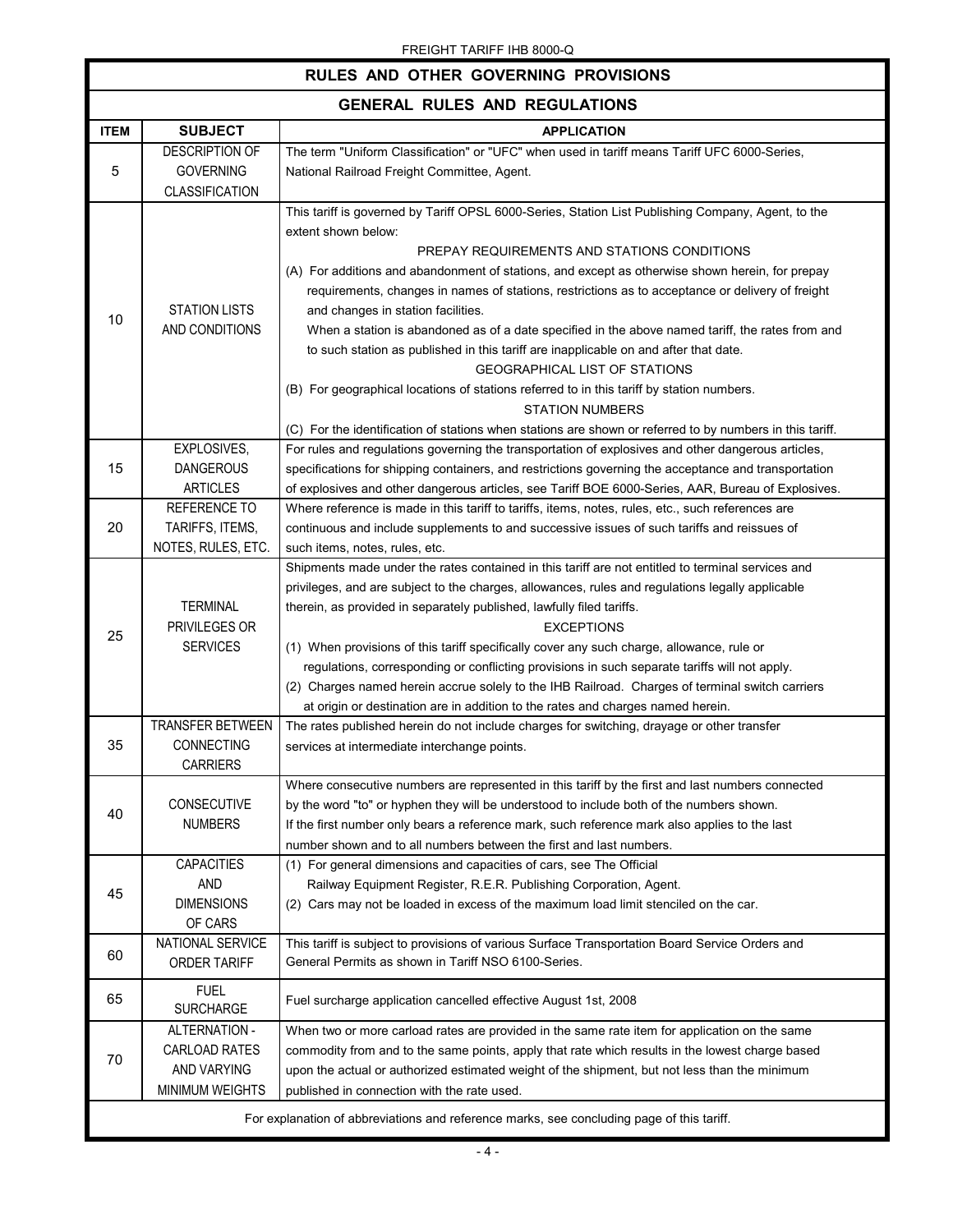|                                                                                                                                                                                                                                                                                                                                 | <b>FREIGHT TARIFF IND OUU-Q</b><br><b>RULES AND OTHER GOVERNING PROVISIONS</b>            |                                                                                                                                                                                                                                                                                                                                                                                                                                                                                                                                                                                      |  |  |
|---------------------------------------------------------------------------------------------------------------------------------------------------------------------------------------------------------------------------------------------------------------------------------------------------------------------------------|-------------------------------------------------------------------------------------------|--------------------------------------------------------------------------------------------------------------------------------------------------------------------------------------------------------------------------------------------------------------------------------------------------------------------------------------------------------------------------------------------------------------------------------------------------------------------------------------------------------------------------------------------------------------------------------------|--|--|
|                                                                                                                                                                                                                                                                                                                                 |                                                                                           |                                                                                                                                                                                                                                                                                                                                                                                                                                                                                                                                                                                      |  |  |
|                                                                                                                                                                                                                                                                                                                                 |                                                                                           | <b>GENERAL RULES AND REGULATIONS</b>                                                                                                                                                                                                                                                                                                                                                                                                                                                                                                                                                 |  |  |
| <b>ITEM</b>                                                                                                                                                                                                                                                                                                                     | <b>SUBJECT</b>                                                                            | <b>APPLICATION</b>                                                                                                                                                                                                                                                                                                                                                                                                                                                                                                                                                                   |  |  |
| 75                                                                                                                                                                                                                                                                                                                              | METHOD OF<br><b>CANCELING ITEMS</b>                                                       | As this tariff is supplemented, items with letter suffixes cancel correspondingly numbered<br>items in the original tariff or in a prior supplement. Letter suffixes will be used in alphabetical<br>sequence starting with A. EXAMPLE: Item 5-A cancels Item 5, and Item 10-B cancels Item 10-A<br>in a prior supplement, which in turn cancelled Item 10.                                                                                                                                                                                                                          |  |  |
| 100                                                                                                                                                                                                                                                                                                                             | METHOD OF<br><b>DENOTING</b><br><b>REISSUED MATTER</b><br>IN SUPPLEMENTS                  | Each supplement issued will contain all changes made since the last reissue of the tariff.<br>To determine if the correct item is being cited refer to the last reissue of the tariff and the latest<br>supplement to that reissue where the change is first listed. To determine its original<br>effective date, consult the supplement in which the reissued matter first became effective.                                                                                                                                                                                        |  |  |
| <b>STRAIGHT OR</b><br>Where individual commodity descriptions herein include two or more articles subject to the same<br>105<br><b>MIXED</b><br>carload rates, such rates are applicable upon straight or mixed carload shipments of the articles<br><b>CARLOADS</b><br>named, unless otherwise specifically indicated therein. |                                                                                           |                                                                                                                                                                                                                                                                                                                                                                                                                                                                                                                                                                                      |  |  |
|                                                                                                                                                                                                                                                                                                                                 |                                                                                           | SPECIAL RULES AND REGULATIONS -- UNLIMITED                                                                                                                                                                                                                                                                                                                                                                                                                                                                                                                                           |  |  |
| <b>ITEM</b>                                                                                                                                                                                                                                                                                                                     | <b>SUBJECT</b>                                                                            | <b>APPLICATION</b>                                                                                                                                                                                                                                                                                                                                                                                                                                                                                                                                                                   |  |  |
| 110                                                                                                                                                                                                                                                                                                                             | <b>DEMURRAGE</b><br><b>RULES AND</b><br><b>CHARGES</b>                                    | Freight transported in connection with this tariff will be subject to current car demurrage rules<br>and charges as provided in Tariff STB IHB 6004-Series. These charges will be in addition to the<br>charges named herein.                                                                                                                                                                                                                                                                                                                                                        |  |  |
| 120                                                                                                                                                                                                                                                                                                                             | <b>DEFINITION</b><br>OF CHICAGO<br><b>SWITCHING DISTRICT</b>                              | The term "Chicago Switching District" as used in this tariff shall incorporate the Chicago<br>Switching District as defined in Tariff WTL 8020-Series.                                                                                                                                                                                                                                                                                                                                                                                                                               |  |  |
| 125                                                                                                                                                                                                                                                                                                                             | <b>DEFINITION OF</b><br>PRIVATE CARS                                                      | The term "Private Cars" as used in this tariff is a car bearing other than railroad reporting marks.                                                                                                                                                                                                                                                                                                                                                                                                                                                                                 |  |  |
| 130                                                                                                                                                                                                                                                                                                                             | <b>HANDLING OF EMPTY</b><br>CARS                                                          | When a loaded car is handled in switch movement, the empty car will be given one free switch<br>movement. For other movements of empty cars, the charge will be the same as applied to loaded<br>cars, except as otherwise provided.                                                                                                                                                                                                                                                                                                                                                 |  |  |
| 135                                                                                                                                                                                                                                                                                                                             | PAYMENT OF<br><b>CHARGES</b>                                                              | Switching rates named in this tariff must be prepaid or satisfactory arrangements made to insure<br>payment.                                                                                                                                                                                                                                                                                                                                                                                                                                                                         |  |  |
| 140                                                                                                                                                                                                                                                                                                                             | LIST OF<br>INDUSTRIES AND USE<br>OF PRIVATE SIDINGS                                       | For list of industries located at stations on the IHB within the Chicago Switching District,<br>contact an IHB representative.<br>(a) When change in name of firm or industry or change in ownership occurs, the switching<br>charge as shown in tariff will apply in connection with successor at same location.<br>(b) The rates named herein to or from industries with private siding will also apply on traffic for<br>other parties using such facilities for traffic connected with the business of the party listed,<br>the same as for the party having the private siding. |  |  |
| 150                                                                                                                                                                                                                                                                                                                             | <b>SHIPMENTS</b><br><b>REQUIRING</b><br>TWO OR MORE CARS                                  | Shipments requiring two or more cars for their transportation will be charged for at the rates<br>named for each car.<br><b>EXCEPTION: Idler cars, see item 270.</b>                                                                                                                                                                                                                                                                                                                                                                                                                 |  |  |
| 155                                                                                                                                                                                                                                                                                                                             | NON APPLICATION<br>OF UFC RULE 24                                                         | Unless otherwise specifically provided, rates in this tariff are not subject to Rule 24 of the UFC<br>nor exceptions thereto, nor any other provision that permits the use of more than one car.                                                                                                                                                                                                                                                                                                                                                                                     |  |  |
| 160                                                                                                                                                                                                                                                                                                                             | <b>INTRA-STATE</b><br>APPLICATION                                                         | Except where expressly provided to the contrary, this tariff also applies to Intrastate traffic in the<br>states of Illinois and Indiana.                                                                                                                                                                                                                                                                                                                                                                                                                                            |  |  |
| 165                                                                                                                                                                                                                                                                                                                             | REGULATED AND<br>DEREGULATED<br>RATE<br><b>INFORMATION</b>                                | This publication names rates, some of which are subject to regulation by the STB, and some of<br>which are not subject to STB regulation. Rates included in this publication which are not subject<br>to STB regulation are included for the sole purpose of providing rate information and are subject<br>to increases as may be provided by publication in this Tariff.                                                                                                                                                                                                            |  |  |
| 170                                                                                                                                                                                                                                                                                                                             | NON APPLICATION OF<br><b>TRANSIT</b>                                                      | Rates in this tariff are not subject to transit privileges of any kind, including stopping in transit<br>for completion of loading or partial unloading.                                                                                                                                                                                                                                                                                                                                                                                                                             |  |  |
|                                                                                                                                                                                                                                                                                                                                 | For explanation of abbreviations and reference marks, see concluding page of this tariff. |                                                                                                                                                                                                                                                                                                                                                                                                                                                                                                                                                                                      |  |  |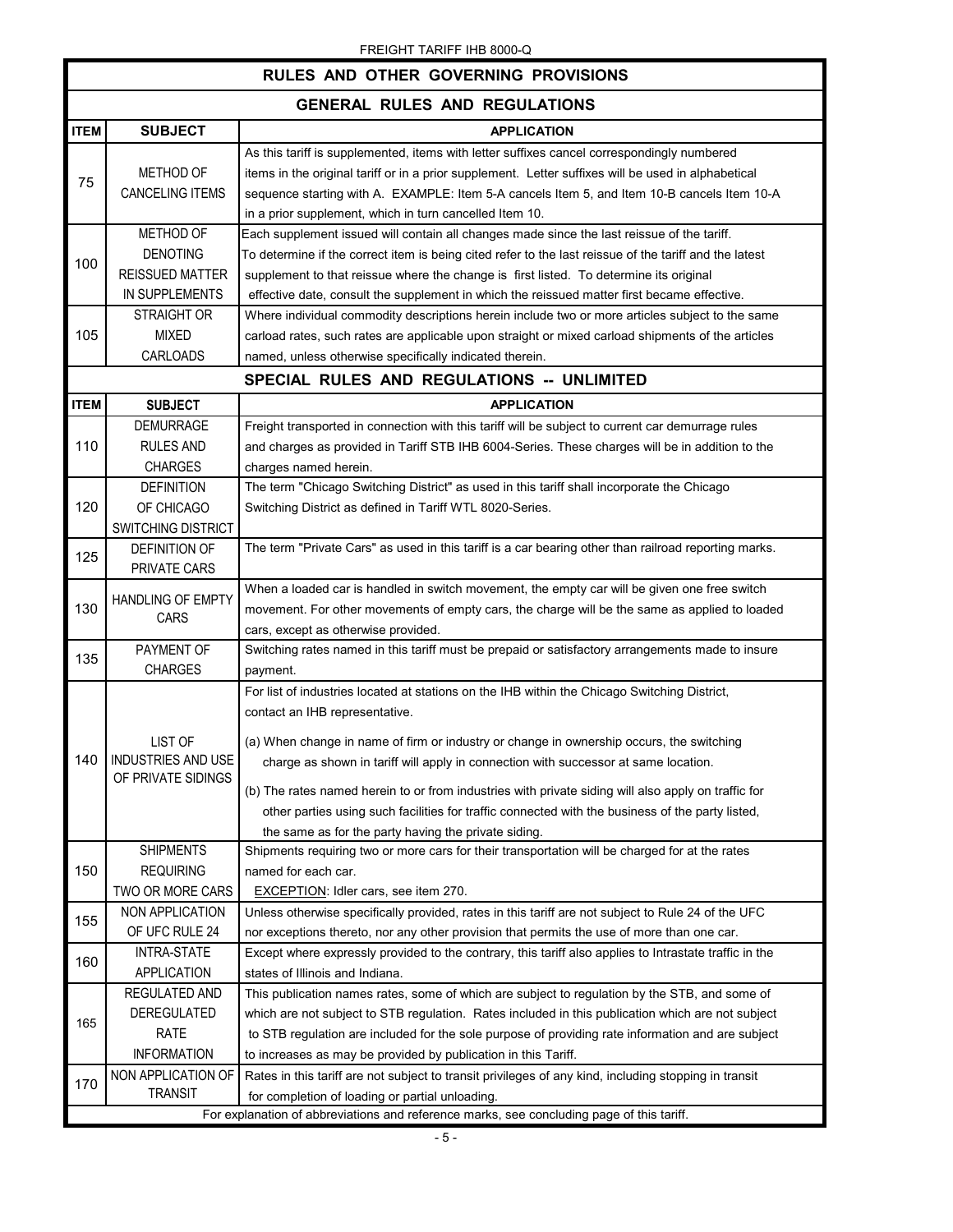| RATES AND CHARGES (stated in dollars per car) |                            |                                                             |                                                                                              |              |
|-----------------------------------------------|----------------------------|-------------------------------------------------------------|----------------------------------------------------------------------------------------------|--------------|
| <b>APPLICATION</b>                            |                            |                                                             |                                                                                              |              |
| <b>ITEM</b>                                   | <b>BETWEEN</b>             | <b>AND</b>                                                  | <b>COMMODITY</b>                                                                             | <b>RATES</b> |
| 200                                           |                            |                                                             | ALL FREIGHT,<br>except as provided in Items 205 through 290                                  | \$660        |
|                                               |                            |                                                             | <b>COMMODITY EXCEPTIONS</b>                                                                  |              |
| 205                                           |                            | Chemical or Petroleum Waste, Including Spent STCC 40-251-xx |                                                                                              |              |
|                                               |                            |                                                             | Class 3 Flammable Liquids STCC 49-081-xx                                                     |              |
|                                               |                            |                                                             | 6.1 Poisonous Materials and other 6.1 Commodities STCC 49-215-xx                             |              |
|                                               |                            |                                                             | Flammable Gases STCC 49-057-xx                                                               | \$630        |
|                                               |                            |                                                             | Class 8 Corrosive Material STCC 49-300-xx                                                    |              |
|                                               |                            |                                                             | Corrosive Liquid Acidic Inorganic 49-314-xx                                                  |              |
|                                               |                            |                                                             | Corrosive Liquid NOS 49-323-xx                                                               |              |
|                                               |                            |                                                             | Flour or Other Grain Mill Products STCC 20-411, 413 or 419-xx                                |              |
|                                               |                            |                                                             | Prepared Feed Animal STCC 20-421-xx                                                          |              |
|                                               |                            |                                                             | Corn Syrup STCC 20-461-xx                                                                    |              |
| 210                                           |                            |                                                             | Corn Starch STCC 20-462-xx                                                                   | \$610        |
|                                               |                            |                                                             | Corn Sugar STCC 20-463-xx                                                                    |              |
|                                               |                            |                                                             | Dextrine STCC 20-464-xx                                                                      |              |
|                                               |                            |                                                             | Fatty Acids STCC 28-994-xx                                                                   |              |
|                                               |                            |                                                             | Tinmill Products STCC 33-127-xx                                                              |              |
|                                               |                            |                                                             | Coal, Anthracite or Bituminous STCC 11-1xx-xx or 11-2xx-xx                                   |              |
|                                               | <b>INDUSTRIES</b>          |                                                             | Corn Germ STCC 20-467-30                                                                     |              |
|                                               | Located at<br>the Stations | <b>IHB</b><br><b>JUNCTIONS</b>                              | Pulp Paper or Allied Products STCC 26-xxx-xx                                                 |              |
| 215                                           | on the IHB as              | <b>WITH</b>                                                 | Coke Produced from Coal or Petroleum Coke STCC 29-91x-xx                                     | \$590        |
|                                               | listed herein, except      | <b>CONNECTING</b>                                           | Structural Clay Products STCC 32-5xx-xx                                                      |              |
|                                               | Portage and Burns          | <b>LINES</b>                                                | Wheels, Locomotive STCC 37-426-xx                                                            |              |
|                                               | Harbor, IN                 |                                                             | Wheels, Railroad Car STCC 37-413-xx                                                          |              |
|                                               |                            |                                                             | Paper Waste or Scrap STCC 40-241-xx                                                          |              |
|                                               |                            |                                                             | ALL FREIGHT, to or from Team Tracks.                                                         |              |
| 220                                           |                            |                                                             | <b>DIMENSIONAL SHIPMENTS, exceeding height,</b>                                              |              |
|                                               |                            |                                                             | width, or maximum gross weight restrictions as<br>published in the "Railway Line Clearances" | \$1,500      |
|                                               |                            |                                                             | publication.                                                                                 |              |
| 240                                           |                            |                                                             | <b>EMPTY RAIL CARS, handled in commercial service.</b>                                       | \$260        |
|                                               |                            |                                                             | GRAIN (STCC 01-1xx-xx), Viz.: Soybeans, wheat,                                               |              |
| 250                                           |                            |                                                             | barley, corn, rye and buckwheat.                                                             |              |
|                                               |                            |                                                             | Will also apply on grain dust and grain screenings                                           | \$480        |
|                                               |                            |                                                             | (grain screened from the original grain).                                                    |              |
|                                               |                            |                                                             | <b>UNIT GRAIN, as described in Item 250:</b>                                                 | $$280$ ①     |
| 260                                           |                            |                                                             | Charges assessed on not less than 15 Cars                                                    |              |
|                                               |                            |                                                             | <b>UNIT GRAIN, as described in Item 250:</b><br>Charges assessed on not less than 25 Cars    | $$215$ ①     |
|                                               |                            |                                                             | <b>IDLER CARS</b> , on which no part of the load rests.                                      |              |
| 270                                           |                            |                                                             | Rate is in addition to the rate and minimum applicable to the loaded car(s).                 | \$450        |
| 290                                           |                            |                                                             | LOCOMOTIVES, moving on own wheels.                                                           | \$1,200      |
|                                               |                            |                                                             | Rate is per locomotive.                                                                      |              |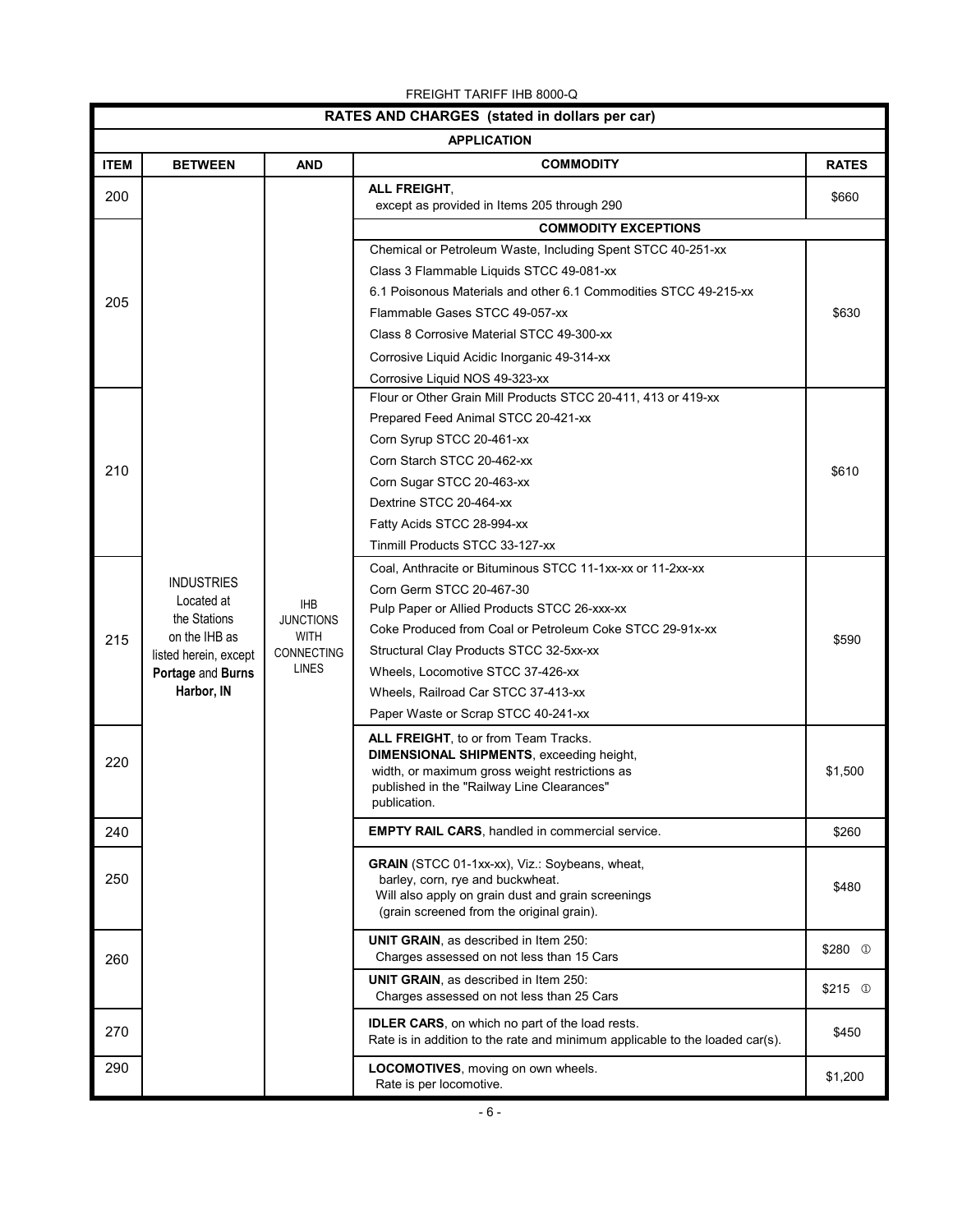| FREIGHT TARIFF IHB 8000-Q                     |                    |                                           |                                                                 |              |
|-----------------------------------------------|--------------------|-------------------------------------------|-----------------------------------------------------------------|--------------|
| RATES AND CHARGES (stated in dollars per car) |                    |                                           |                                                                 |              |
|                                               |                    |                                           | <b>APPLICATION</b>                                              |              |
| <b>ITEM</b>                                   | <b>BETWEEN</b>     | <b>AND</b>                                | <b>COMMODITY</b>                                                | <b>RATES</b> |
| 400                                           |                    |                                           | ALL FREIGHT,<br>except as provided in Item 405 through 430      | \$1,175      |
|                                               |                    |                                           | <b>COMMODITY EXCEPTIONS</b>                                     |              |
| 405                                           |                    |                                           | Pig Iron STCC 33-111-xx                                         | \$850        |
|                                               |                    |                                           | Furnace Slag STCC 33-112-xx                                     | \$800        |
|                                               |                    |                                           | Steel, Semi Finished STCC 33-121-xx                             | \$850        |
|                                               |                    |                                           | Steel, Plate 33-122-xx                                          | \$1,000      |
|                                               |                    |                                           | Steel, Sheet 33-123-xx                                          | \$900        |
|                                               | <b>INDUSTRIES</b>  | <b>IHB</b>                                | Iron or Steel Scrap, STCC 40-211-xx                             | \$800        |
|                                               | Located at the IHB | <b>JUNCTIONS</b>                          | Coke Produced from Coal or Petroleum Coke STCC 29-91x-xx        | \$800        |
|                                               | Station of         | <b>WITH</b><br>CONNECTING<br><b>LINES</b> | Idler cars, Cars on which no part of the load rests. Rate is in |              |
|                                               | Burns Harbor, IN   |                                           | addition to the charges applicable to the loaded car(s)         | \$665        |
|                                               |                    |                                           | DIMENSIONAL SHIPMENTS, exceeding height, width,                 |              |
| 410                                           |                    |                                           | or maximum gross weight restrictions as published in            | \$1,500      |
|                                               |                    |                                           | the "Railway Line Clearances" publication.                      |              |
|                                               |                    |                                           |                                                                 |              |
| 420                                           |                    |                                           | 'LOCOMOTIVES, moving on own wheels.                             | \$1,300      |
|                                               |                    |                                           | Rate is per locomotive.                                         |              |
| 430                                           |                    |                                           | <b>EMPTY RAIL CARS, handled in commercial service.</b>          | \$550        |
|                                               |                    |                                           |                                                                 |              |
| 500                                           |                    |                                           | ALL FREIGHT.                                                    | \$975        |
|                                               |                    |                                           | except as provided in Items 505 through 540                     |              |
|                                               |                    |                                           | <b>COMMODITY EXCEPTIONS</b>                                     |              |
|                                               |                    |                                           | Soybean Oil STCC 20-921-xx                                      | \$760        |
|                                               |                    |                                           | Tinmill Products STCC 33-127-xx                                 | \$900        |
|                                               |                    |                                           | Furnace Slag STCC 33-112-xx                                     | \$800        |
|                                               |                    |                                           | Steel, Semi Finished STCC 33-121-xx                             | \$850        |
| 505                                           |                    |                                           | Steel, Plate 33-122-xx                                          | \$1,000      |
|                                               | <b>INDUSTRIES</b>  |                                           | Steel, Sheet 33-123-xx                                          | \$900        |
|                                               |                    | <b>IHB</b>                                | Iron or Steel Scrap, STCC 40-211-xx                             | \$750        |
|                                               |                    |                                           | Coal, Anthracite or Bituminous STCC 11-1xx-xx or 11-2xx-xx      | \$700        |
|                                               | Located at the IHB | <b>JUNCTIONS</b>                          | Idler cars, Cars on which no part of the load rests. Rate is in | \$665        |
|                                               | Station of         | <b>WITH</b>                               | addition to the charges applicable to the loaded car(s)         |              |
|                                               | Portage, IN        | CONNECTING<br><b>LINES</b>                | <b>DIMENSIONAL SHIPMENTS, exceeding height, width,</b>          |              |
| 510                                           |                    |                                           | or maximum gross weight restrictions as published in            | \$1,800      |
|                                               |                    |                                           | the "Railway Line Clearances" publication.                      |              |
|                                               |                    |                                           | LOCOMOTIVES, moving on own wheels.                              |              |
| 520                                           |                    |                                           | Rate is per locomotive.                                         | \$1,300      |
|                                               |                    |                                           |                                                                 |              |
| 530                                           |                    |                                           | <b>EMPTY RAIL CARS, handled in commercial service.</b>          | \$550        |
|                                               |                    |                                           | GRAIN (STCC 01-1xx-xx), Viz.: Soybeans, wheat,                  |              |
| 540                                           |                    |                                           | barley, corn, rye and buckwheat.                                | \$550        |
|                                               |                    |                                           | Will also apply on grain dust and grain screenings              |              |
|                                               |                    |                                           | (grain screened from the original grain).                       |              |